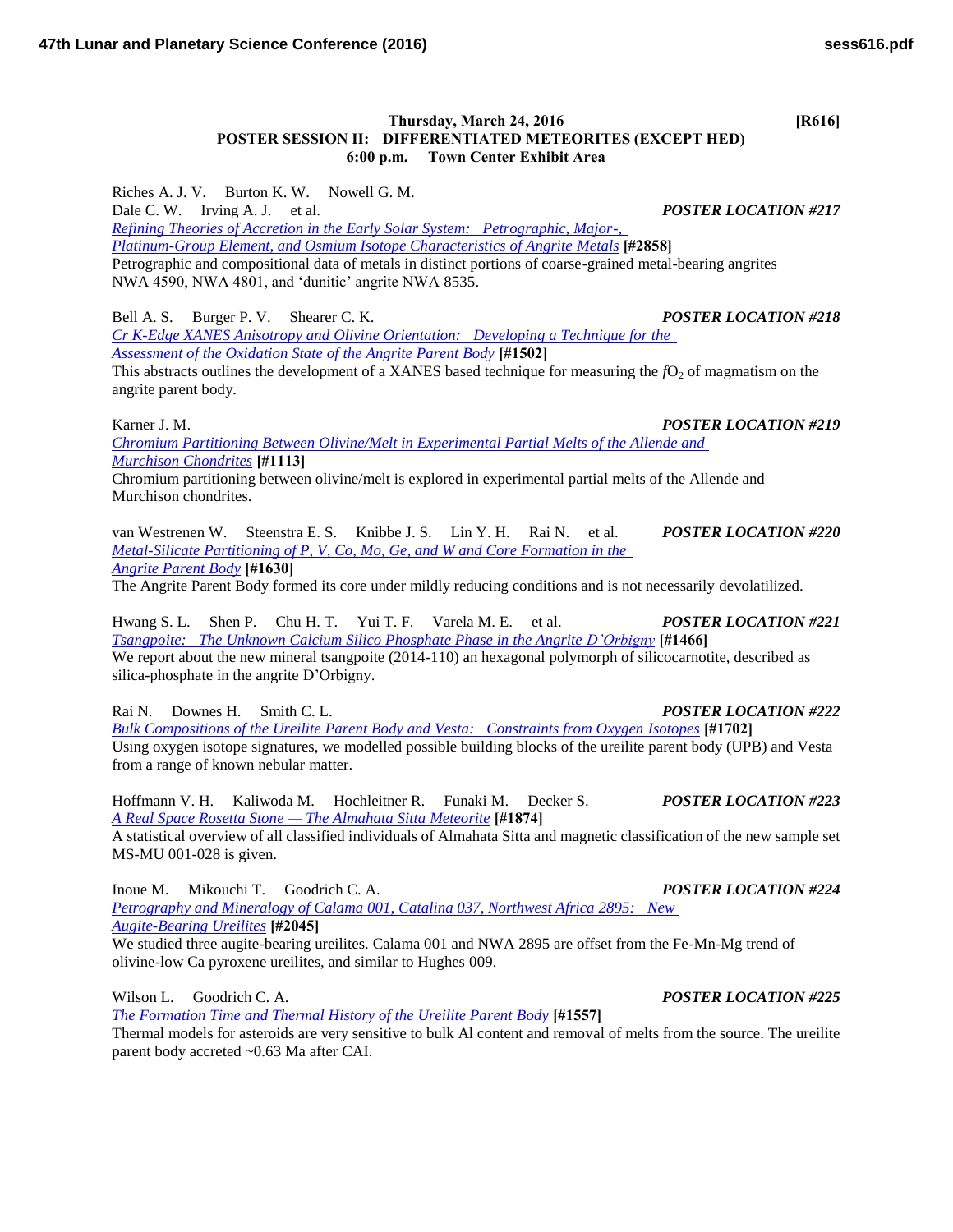Tkalcec B. J. Brenker F. E. *POSTER LOCATION #226*

*[Initial Results of Structural Analysis of Ureilites to Investigate the Possible Occurrence of](http://www.hou.usra.edu/meetings/lpsc2016/pdf/3029.pdf)  [Shear Deformation on the Ureilite Parent Body](http://www.hou.usra.edu/meetings/lpsc2016/pdf/3029.pdf)* **[#3029]**

Investigation for signs of plastic deformation on ureilites, to indicate shear deformation on the ureilite parent body as metal-silicate segregation enhancer.

Dunlap D. R. Wadhwa M. Romaiello S. J. *POSTER LOCATION #227*

*<sup>53</sup>Mn-<sup>53</sup>[Cr Systematics of Brachina Revisited in High Precision](http://www.hou.usra.edu/meetings/lpsc2016/pdf/3055.pdf)* **[#3055]**

High-precision <sup>53</sup>Mn-<sup>53</sup>Cr systematics are presented here for the enigmatic achondrite Brachina in an effort to better understand the timing of formation.

Hasegawa H. Mikouchi T. Yamaguchi A. *POSTER LOCATION #228 [Mineralogical and Petrofabric Study of Brachinite-Like Meteorites Miller Range 090206, 090340](http://www.hou.usra.edu/meetings/lpsc2016/pdf/2131.pdf)  [and 090405](http://www.hou.usra.edu/meetings/lpsc2016/pdf/2131.pdf)* **[#2131]**

In MIL 090206/090340/090405, we found the b axis concentration CPO patterns of olivine crystal, which are different from those in NWA 6112.

Srinivasan P. Shearer C. K. McCubbin F. M. Bell A. S. Agee C. B. *POSTER LOCATION #229 Examining Metasomatism in Low fO2 [Environments: Exploring Sulfidation Reactions in Various](http://www.hou.usra.edu/meetings/lpsc2016/pdf/1623.pdf)  [Planetary Bodies](http://www.hou.usra.edu/meetings/lpsc2016/pdf/1623.pdf)* **[#1623]**

Examining sulfide-silicate intergrowths in a suite of achondritic meteorites to assess the planetary-wide phenomenon of sulfidation.

Srinivasan P. McCubbin F. M. Agee C. B. *POSTER LOCATION #230 [Assessing the Formation of Ungrouped Achondrite Northwest Africa 8186: Residue, Crystallization Product, or](http://www.hou.usra.edu/meetings/lpsc2016/pdf/1620.pdf)  [Recrystallized Chondrite?](http://www.hou.usra.edu/meetings/lpsc2016/pdf/1620.pdf)* **[#1620]**

Investigating the origins of CK-like achondrite NWA 8186 from bulk compositional data.

Chen X. Lapen T. J. Andreasen R. Righter M. Irving A. J. et al. *POSTER LOCATION #231 [Silicon Isotope Composition of Ungrouped Achondrite Northwest Africa 7325](http://www.hou.usra.edu/meetings/lpsc2016/pdf/2812.pdf)* **[#2812]** Si isotopic compositions of NWA 7325 were measured for the first time to better understand its relation to other planetary materials.

Archer G. J. Walker R. J. Irving A. J. Amelin Y. *POSTER LOCATION #232 Highly Siderophile Element and <sup>187</sup>Re-<sup>187</sup>[Os Isotopic Systematics of Ungrouped Achondrite](http://www.hou.usra.edu/meetings/lpsc2016/pdf/2578.pdf)  [Northwest Africa 6704](http://www.hou.usra.edu/meetings/lpsc2016/pdf/2578.pdf)* **[#2578]** Highly siderophile elements and <sup>187</sup>Re-<sup>187</sup>Os isotope systematics are used to investigate differentiation and late accretion on the NWA 6704 parent body.

Sanborn M. E. Yin Q.-Z. Schmitz B. Amelin Y. *POSTER LOCATION #233 [Northwest Africa 5400/6077: Deciphering the Origin of the Mysterious Achondrite with](http://www.hou.usra.edu/meetings/lpsc2016/pdf/2309.pdf)  [a New Look at the Isotopic Composition](http://www.hou.usra.edu/meetings/lpsc2016/pdf/2309.pdf)* **[#2309]**

We present a new look at the Cr isotopic composition of NWA 5400/6077 to investigate the composition of its source reservoir, as well as its  ${}^{53}$ Mn- ${}^{53}$ Cr age.

Cloutis E. A. Gaffey M. J. Applin D. M. *POSTER LOCATION #234 [Spectral Reflectance Properties of Aubrites](http://www.hou.usra.edu/meetings/lpsc2016/pdf/1709.pdf)* **[#1709]**

Reflectance spectra of aubrites are characterized by spectral slopes and pyroxene absorption band depths that vary as a function of physical state.

Uribe D. D. Izawa M. R. M. McCausland P. J. A. Flemming R. L. *POSTER LOCATION #235 [Mineralogy, Petrology, and Mineral Chemistry of Northwest Africa 8173: An Anomalous](http://www.hou.usra.edu/meetings/lpsc2016/pdf/2797.pdf)  [Enstatite Achondrite with Evidence for High-Temperature Silicate Sulphidation](http://www.hou.usra.edu/meetings/lpsc2016/pdf/2797.pdf)* **[#2797]** NWA 8173 has many features unique among enstatite meteorites that may best be explained as the result of

high-temperature metal-silicate-sulphide interaction.